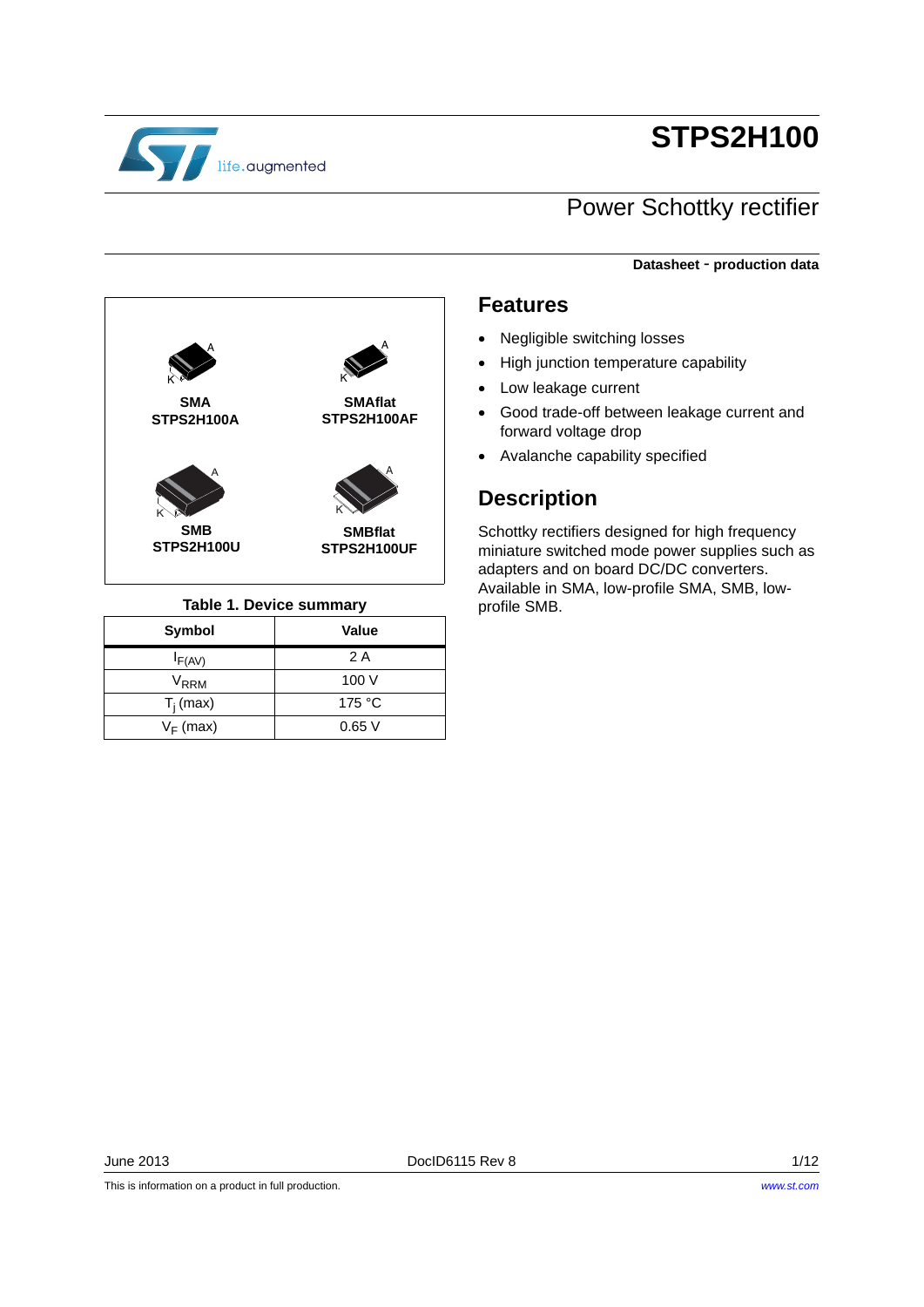# **1 Characteristics**

## Table 2. Absolute ratings (limiting values -T<sub>amb</sub> = 25° C unless otherwise stated)

| <b>Symbol</b>          | <b>Parameter</b>                                                                       |                |                               | <b>Value</b>    | Unit        |
|------------------------|----------------------------------------------------------------------------------------|----------------|-------------------------------|-----------------|-------------|
| <b>V<sub>RRM</sub></b> | Repetitive peak reverse voltage                                                        |                |                               | 100             | V           |
|                        |                                                                                        | SMA / SMB      | $T_1 = 130 °C \delta = 0.5$   |                 |             |
| $I_{F(AV)}$            | Average forward current                                                                |                | $T_1 = 145$ °C $\delta = 0.5$ | 2               | Α           |
|                        |                                                                                        | <b>SMBflat</b> | $T_1 = 150 °C \delta = 0.5$   |                 |             |
| <sup>I</sup> FSM       | $t_p = 10$ ms sinusoidal<br>Surge non repetitive forward current                       |                |                               | 75              | Α           |
| P <sub>ARM</sub>       | Repetitive peak avalanche power<br>$t_p = 1 \,\mu s \quad T_i = 25 \,^{\circ}\text{C}$ |                |                               | 2400            | W           |
| $T_{\text{stg}}$       | Storage temperature range                                                              |                |                               | $-65$ to $+175$ | $^{\circ}C$ |
| T.                     | Maximum operating junction temperature (1)                                             |                |                               | 175             | °C          |

1.  $\frac{dPtot}{dTj} < \frac{1}{Rth(j-a)}$  condition to avoid thermal runaway for a diode on its own heatsink

## **Table 3. Thermal resistance**

| Symbol                            | <b>Parameter</b> |         | Value | Unit |
|-----------------------------------|------------------|---------|-------|------|
|                                   | <b>SMA</b>       |         | 30    |      |
| $R_{th(j-l)}$<br>Junction to lead |                  | SMAflat | 20    | °C/W |
|                                   | <b>SMB</b>       |         | 25    |      |
|                                   |                  | SMBflat | 15    |      |

|  |  |  | Table 4. Static electrical characteristics |
|--|--|--|--------------------------------------------|
|--|--|--|--------------------------------------------|

| Symbol                              | <b>Parameter</b> | <b>Test conditions</b> |                 | Min. | Typ. | Max. | <b>Unit</b> |
|-------------------------------------|------------------|------------------------|-----------------|------|------|------|-------------|
| $I_R^{(1)}$                         | $T_i = 25 °C$    |                        | $V_R = V_{RRM}$ |      |      | 1    | μA          |
| Reverse leakage current             | $T_i = 125 °C$   |                        |                 | 0.4  |      | mA   |             |
| $V_F^{(2)}$<br>Forward voltage drop | $T_i = 25 °C$    | $I_F = 2 A$            |                 |      | 0.79 |      |             |
|                                     |                  | $T_i = 125 °C$         |                 |      | 0.6  | 0.65 | V           |
|                                     | $T_i = 25 °C$    |                        |                 |      | 0.88 |      |             |
|                                     | $T_i = 125 °C$   | $I_F = 4 A$            |                 | 0.69 | 0.74 |      |             |

1. Pulse test:  $t_p = 5$  ms,  $\delta < 2\%$ 

2. Pulse test:  $t_p = 380 \text{ }\mu\text{s}, \delta < 2\%$ 

To evaluate the conduction losses use the following equation:

 $P = 0.56 \times I_{F(AV)} + 0.045 I_{F}^{2}$ (RMS)

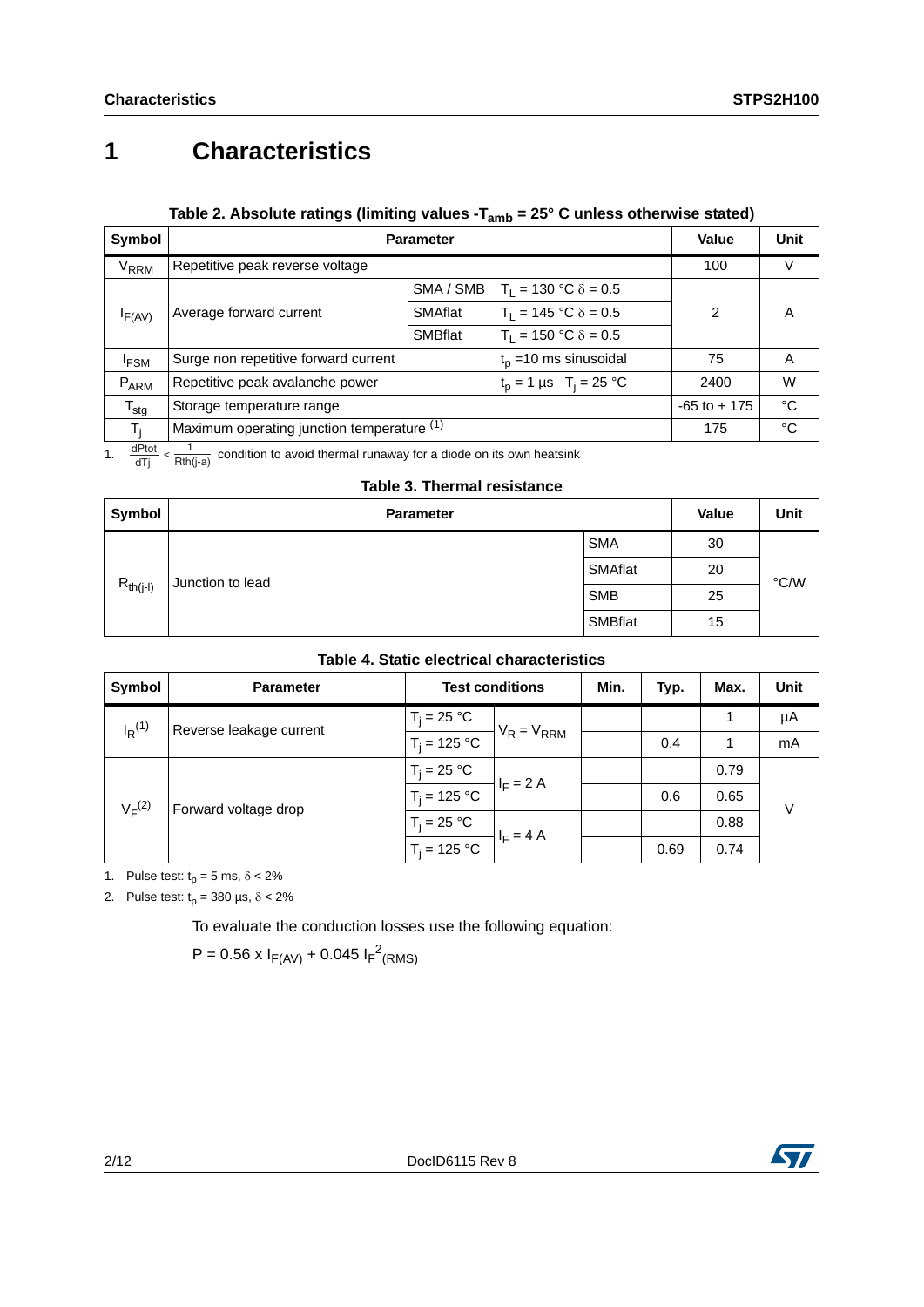### **Figure 1. Average forward power dissipation versus average forward current**



 **Figure 3. Average forward current versus**  ambient temperature  $(\delta = 0.5)$  (SMBflat)



**Figure 4. Average forward current versus**  ambient temperature  $(\delta = 0.5)$  (SMAflat)

SMB  $R_{\text{th}(\text{i-a})}$ =80°C/W  $S<sub>(CU)</sub>=1.5cm$ th(j-a) (cu)=1.5cm<sup>2</sup>

0 25 50 75 100 125 150 175

 $T_{amb}$ (°C)

**Figure 2. Average forward current versus**  ambient temperature  $(\delta = 0.5)$  (SMA / SMB)

 $R_{th(j-a)} = R_{th(j-1)}$ 

SMA

SMB



**Figure 5. Normalized avalanche power derating Figure 6. Normalized avalanche power derating versus pulse duration**

**versus junction temperature**



0.0 0.2 0.4 0.6 0.8 1.0 1.2 1.4 1.6 1.8 2.0 2.2

**I (A) F(AV)**

T  $\frac{1}{\delta}$ =tp/T  $\frac{1}{\delta}$ +tp

SMA  $R_{th(i-a)} = 100^{\circ}$ C/W  $S<sub>(CU)</sub>=1.5cm$ th(j-a)  $(CU) = 1.5$ cm<sup>2</sup>

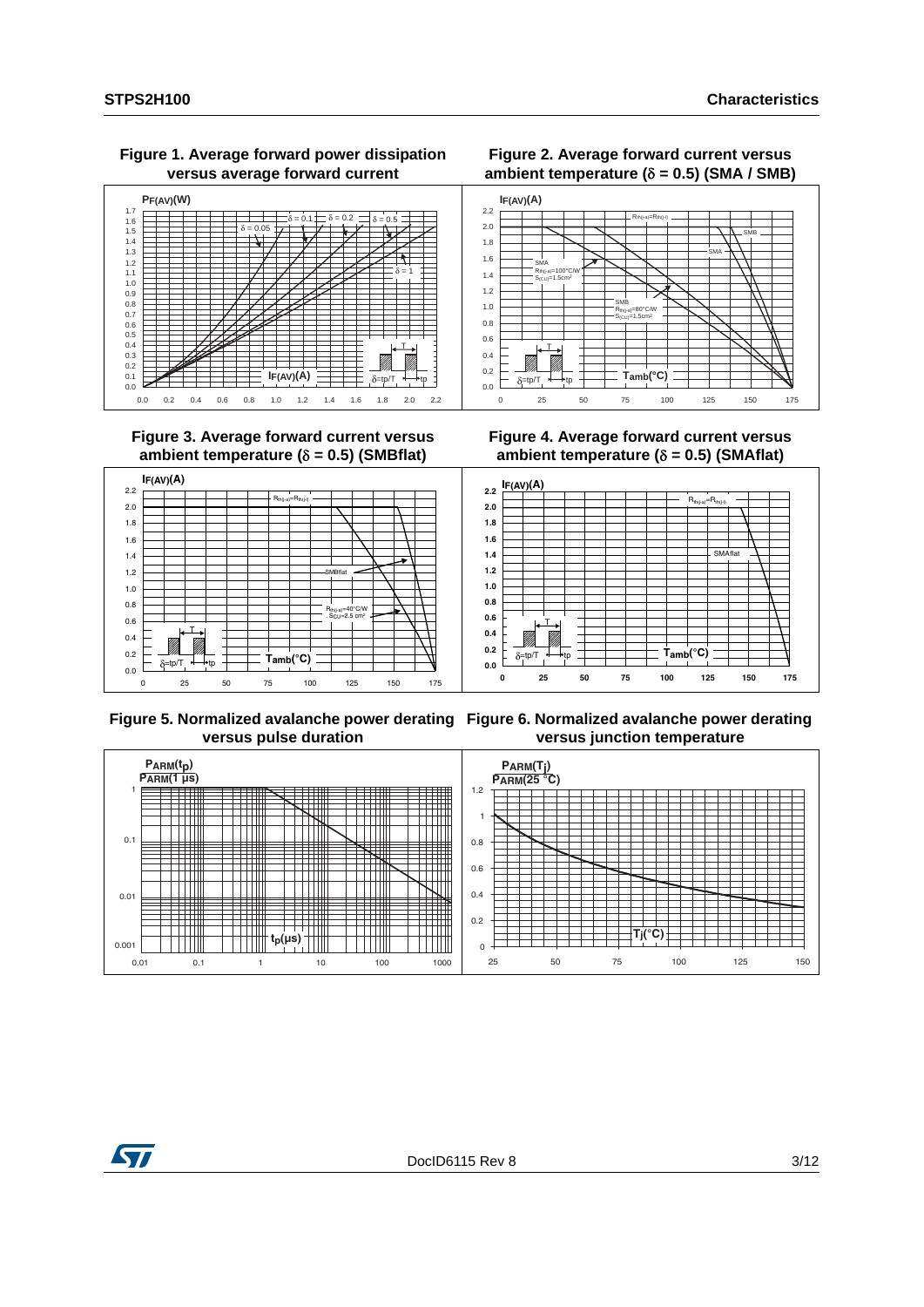### **Figure 7. Relative variation of thermal impedance junction to ambient versus pulse duration (SMA)**





**Figure 9. Relative variation of thermal impedance junction to ambient versus pulse duration (SMB)**

**Figure 10. Relative variation of thermal impedance junction to lead versus pulse duration (SMBflat)**

┯┷

Ŧ H

┯┷

 $\pm\pm\pm$ 



 **Figure 11. Reverse leakage current versus reverse voltage applied (typical values)**



**Figure 12. Junction capacitance versus reverse voltage applied (typical values)**



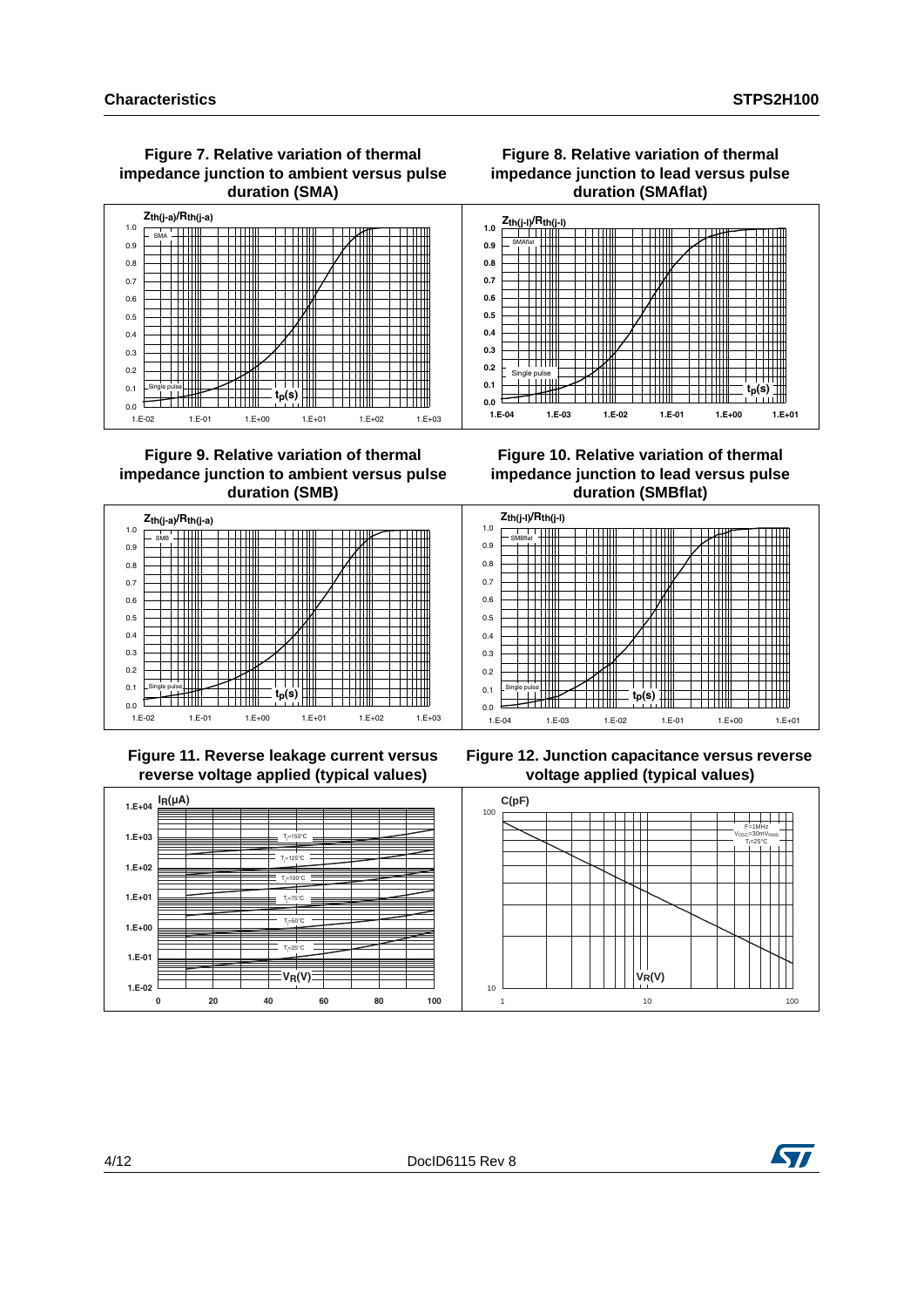#### **Figure 13. Forward voltage drop versus forward Figure 14. Forward voltage drop versus forward current (low level) current (high level)**





 **Figure 15. Thermal resistance junction to (SMA)**

**ambient versus copper surface under each lead ambient versus copper surface under each lead Figure 16. Thermal resistance junction to (SMAflat)**



 **Figure 17. Thermal resistance junction to (SMB)**

**ambient versus copper surface under each lead ambient versus copper surface under each lead Figure 18. Thermal resistance junction to (SMBflat)**



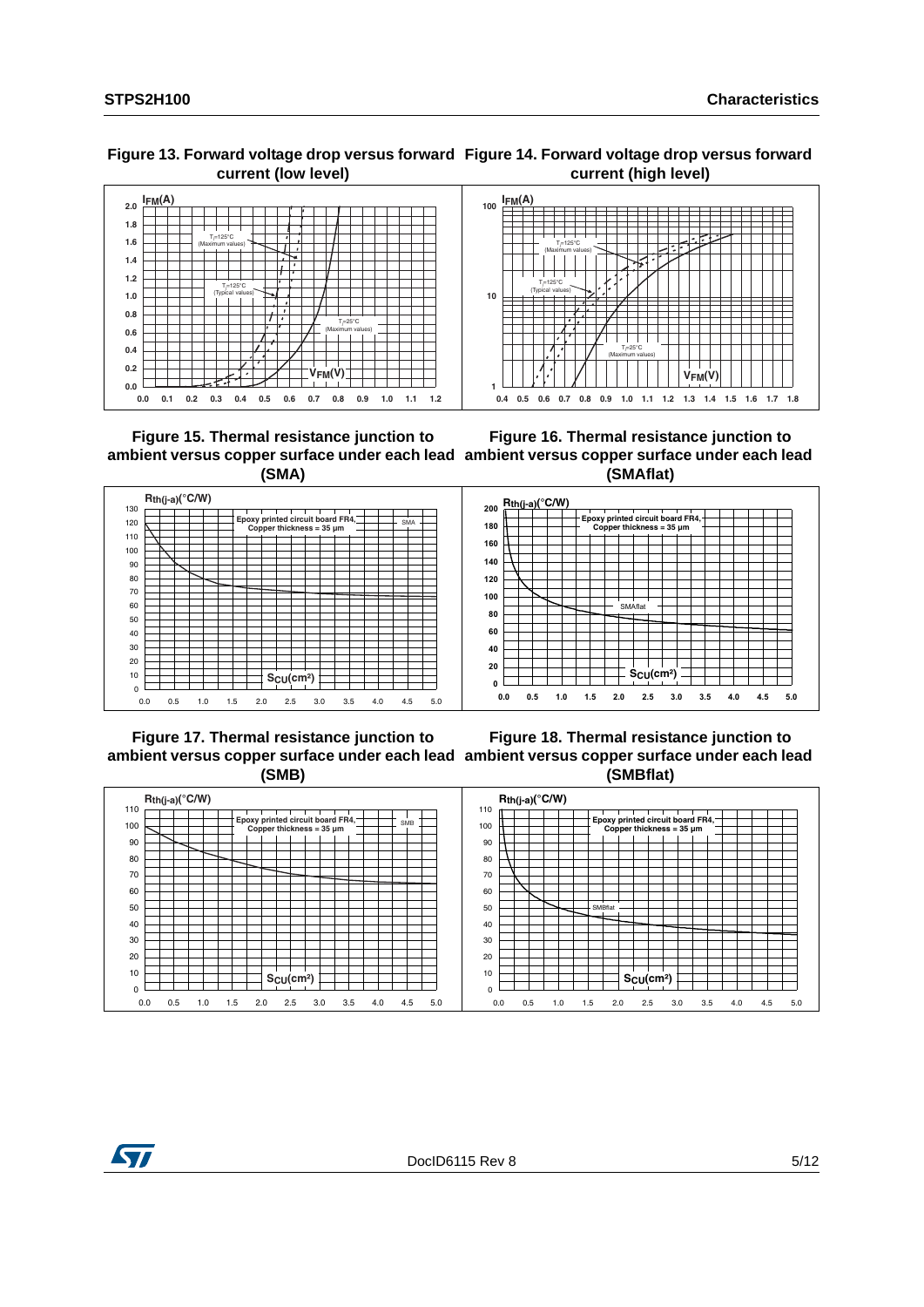## **2 Package information**

- Epoxy meets UL94, V0
- Lead-free packages

In order to meet environmental requirements, ST offers these devices in different grades of ECOPACK® packages, depending on their level of environmental compliance. ECOPACK® specifications, grade definitions and product status are available at: *[www.st.com.](http://www.st.com)* ECOPACK® is an ST trademark.





## **Table 5. SMA dimension values**

| <b>Dimensions</b> |      |                    |               |  |  |  |
|-------------------|------|--------------------|---------------|--|--|--|
|                   |      |                    | <b>Inches</b> |  |  |  |
| Min.              | Max. | Min.               | Max.          |  |  |  |
| 1.90              | 2.45 | 0.075              | 0.094         |  |  |  |
| 0.05              | 0.20 | 0.002              | 0.008         |  |  |  |
| 1.25              | 1.65 | 0.049              | 0.065         |  |  |  |
| 0.15              | 0.40 | 0.006              | 0.016         |  |  |  |
| 2.25              | 2.90 | 0.089              | 0.114         |  |  |  |
| 4.80              | 5.35 | 0.189              | 0.211         |  |  |  |
| 3.95              | 4.60 | 0.156              | 0.181         |  |  |  |
| 0.75              | 1.50 | 0.030              | 0.059         |  |  |  |
|                   |      | <b>Millimeters</b> |               |  |  |  |

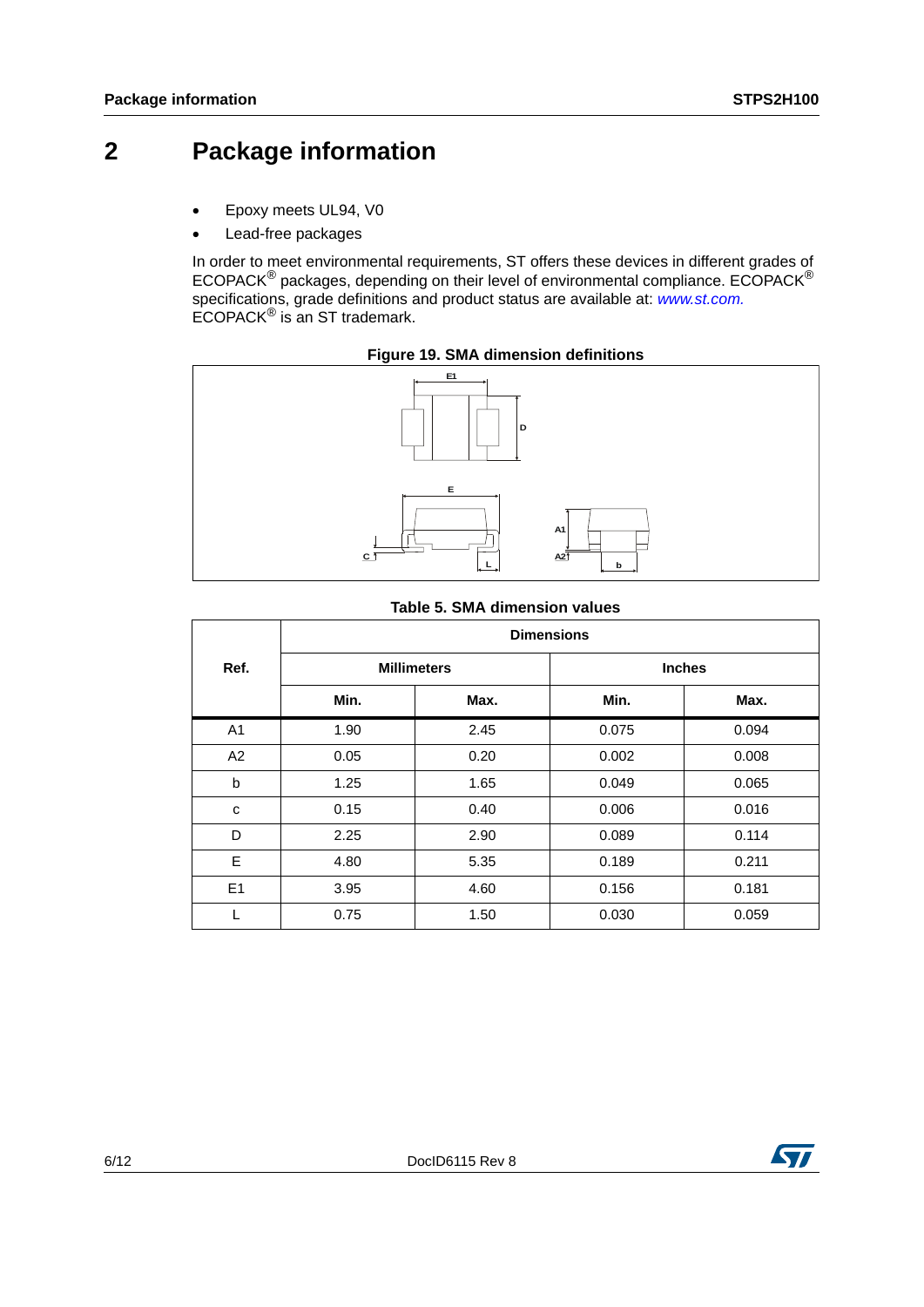

**Figure 21. SMB dimension definitions**



## **Table 6. SMB dimension values**

|                | <b>Dimensions</b>  |      |       |               |  |  |
|----------------|--------------------|------|-------|---------------|--|--|
| Ref.           | <b>Millimeters</b> |      |       | <b>Inches</b> |  |  |
|                | Min.               | Max. | Min.  | Max.          |  |  |
| A <sub>1</sub> | 1.90               | 2.45 | 0.075 | 0.096         |  |  |
| A2             | 0.05               | 0.20 | 0.002 | 0.008         |  |  |
| b              | 1.95               | 2.20 | 0.077 | 0.087         |  |  |
| с              | 0.15               | 0.40 | 0.006 | 0.016         |  |  |
| E              | 5.10               | 5.60 | 0.201 | 0.220         |  |  |
| E1             | 4.05               | 4.60 | 0.159 | 0.181         |  |  |
| D              | 3.30               | 3.95 | 0.130 | 0.156         |  |  |
|                | 0.75               | 1.50 | 0.030 | 0.059         |  |  |

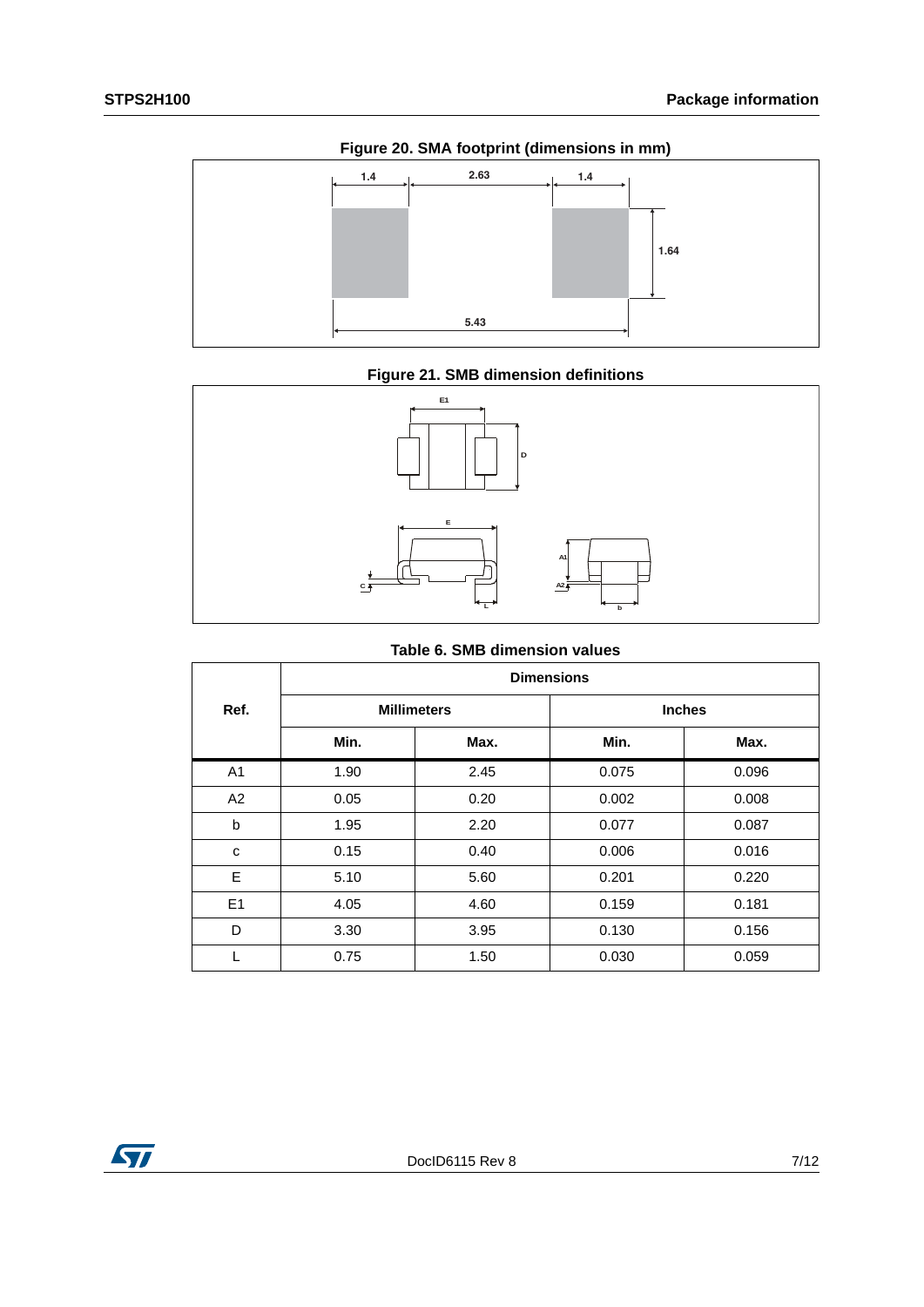





|  | <b>Table 7. SMAflat dimensions</b> |
|--|------------------------------------|
|  |                                    |

|      | <b>Dimensions</b> |                    |      |       |               |       |  |
|------|-------------------|--------------------|------|-------|---------------|-------|--|
| Ref. |                   | <b>Millimeters</b> |      |       | <b>Inches</b> |       |  |
|      | Min.              | Typ.               | Max. | Min.  | Typ.          | Max.  |  |
| A    | 0.90              |                    | 1.10 | 0.035 |               | 0.043 |  |
| b    | 1.25              |                    | 1.65 | 0.049 |               | 0.065 |  |
| C    | 0.15              |                    | 0.40 | 0.006 |               | 0.016 |  |
| D    | 2.25              |                    | 2.95 | 0.088 |               | 0.116 |  |
| E    | 4.80              |                    | 5.60 | 0.189 |               | 0.220 |  |
| E1   | 3.95              |                    | 4.60 | 0.156 |               | 0.181 |  |
| L    | 0.75              |                    | 1.50 | 0.030 |               | 0.059 |  |
| L1   |                   | 0.50               |      |       | 0.019         |       |  |
| L2   |                   | 0.50               |      |       | 0.019         |       |  |

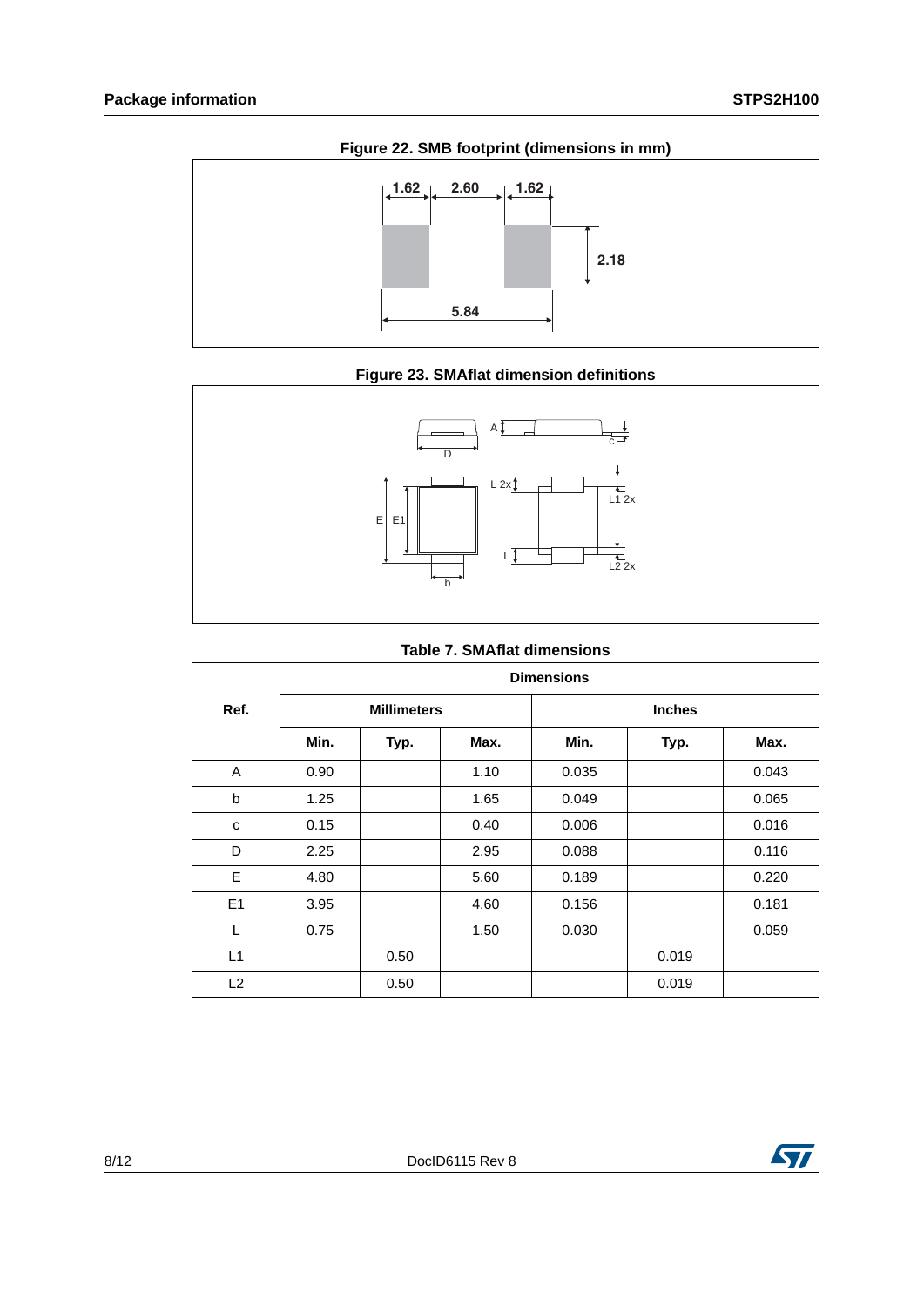

## **Figure 25. SMBflat dimension definitions**



### **Table 8. SMBflat dimensions**

|           | <b>Dimensions</b> |                    |      |       |               |       |
|-----------|-------------------|--------------------|------|-------|---------------|-------|
| Ref.      |                   | <b>Millimeters</b> |      |       | <b>Inches</b> |       |
|           | Min.              | Typ.               | Max. | Min.  | Typ.          | Max.  |
| A         | 0.90              |                    | 1.10 | 0.035 |               | 0.043 |
| $b^{(1)}$ | 1.95              |                    | 2.20 | 0.077 |               | 0.087 |
| $c^{(1)}$ | 0.15              |                    | 0.40 | 0.006 |               | 0.016 |
| D         | 3.30              |                    | 3.95 | 0.130 |               | 0.156 |
| E         | 5.10              |                    | 5.60 | 0.200 |               | 0.220 |
| E1        | 4.05              |                    | 4.60 | 0.189 |               | 0.181 |
| L         | 0.75              |                    | 1.50 | 0.029 |               | 0.059 |
| L1        |                   | 0.40               |      |       | 0.016         |       |
| L2        |                   | 0.60               |      |       | 0.024         |       |

1. Applies to plated leads

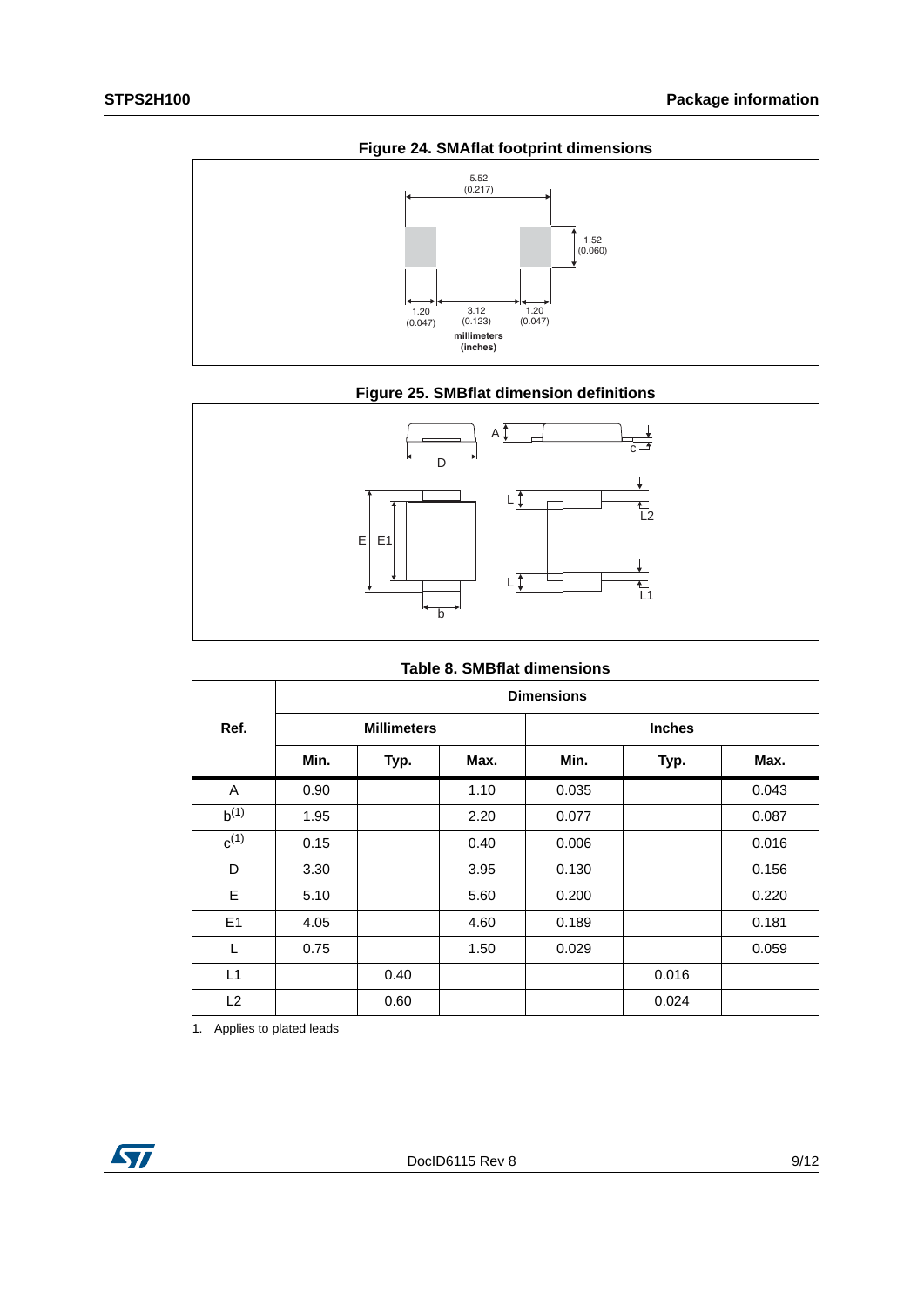

**Figure 26. SMBflat footprint (dimensions in mm)**

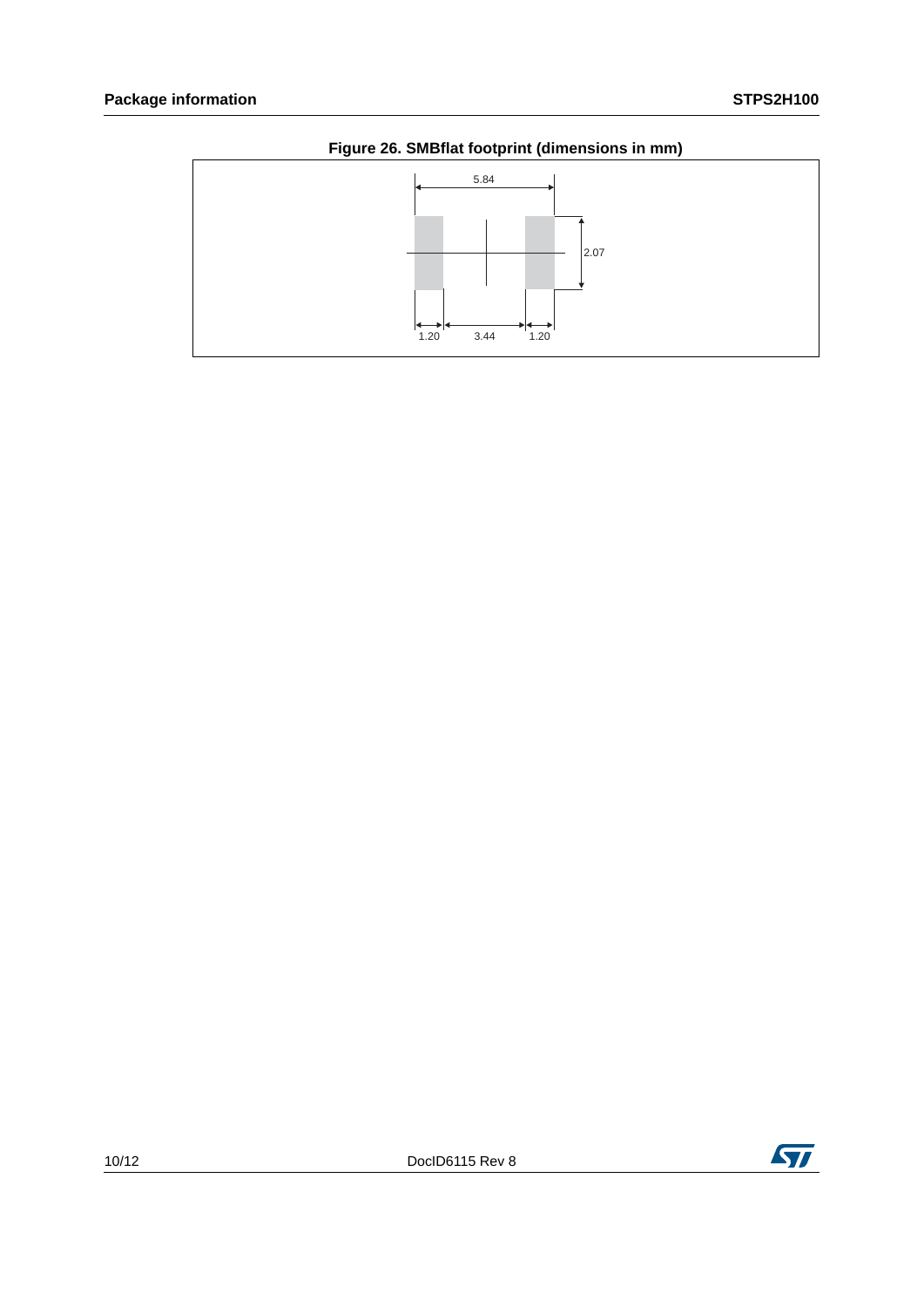# **3 Ordering information**

<span id="page-10-0"></span>

| Order code  | <b>Marking</b>  | Package        | Weight    | <b>Base qty</b> | Delivery mode |
|-------------|-----------------|----------------|-----------|-----------------|---------------|
| STPS2H100A  | S <sub>21</sub> | <b>SMA</b>     | $0.068$ g | 5000            | Tape and reel |
| STPS2H100AF | F <sub>21</sub> | <b>SMAflat</b> | $0.035$ g | 10000           | Tape and reel |
| STPS2H100U  | G21             | <b>SMB</b>     | $0.107$ g | 2500            | Tape and reel |
| STPS2H100UF | <b>FG21</b>     | <b>SMBflat</b> | $0.050$ g | 5000            | Tape and reel |

**Table 9. Ordering information**

## **4 Revision history**

| <b>Date</b> | <b>Revision</b> | <b>Changes</b>                                                                                                  |
|-------------|-----------------|-----------------------------------------------------------------------------------------------------------------|
| Jul-2003    | 4Α              | Last update.                                                                                                    |
| Aug-2004    | 5               | SMA package dimensions update. Reference A1 max.<br>changed from 2.70 (0.106 inches) to 2.03 mm (0.080 inches). |
| 08-Feb-2007 | 6               | Reformatted to current standards, Added ECOPACK<br>statement. Added SMBflat package.                            |
| 15-Feb-2010 |                 | Updated weight for SMBflat in Table 9.                                                                          |
| 24-Jun-2013 | 8               | Added SMAflat package                                                                                           |

## **Table 10. Document revision history**